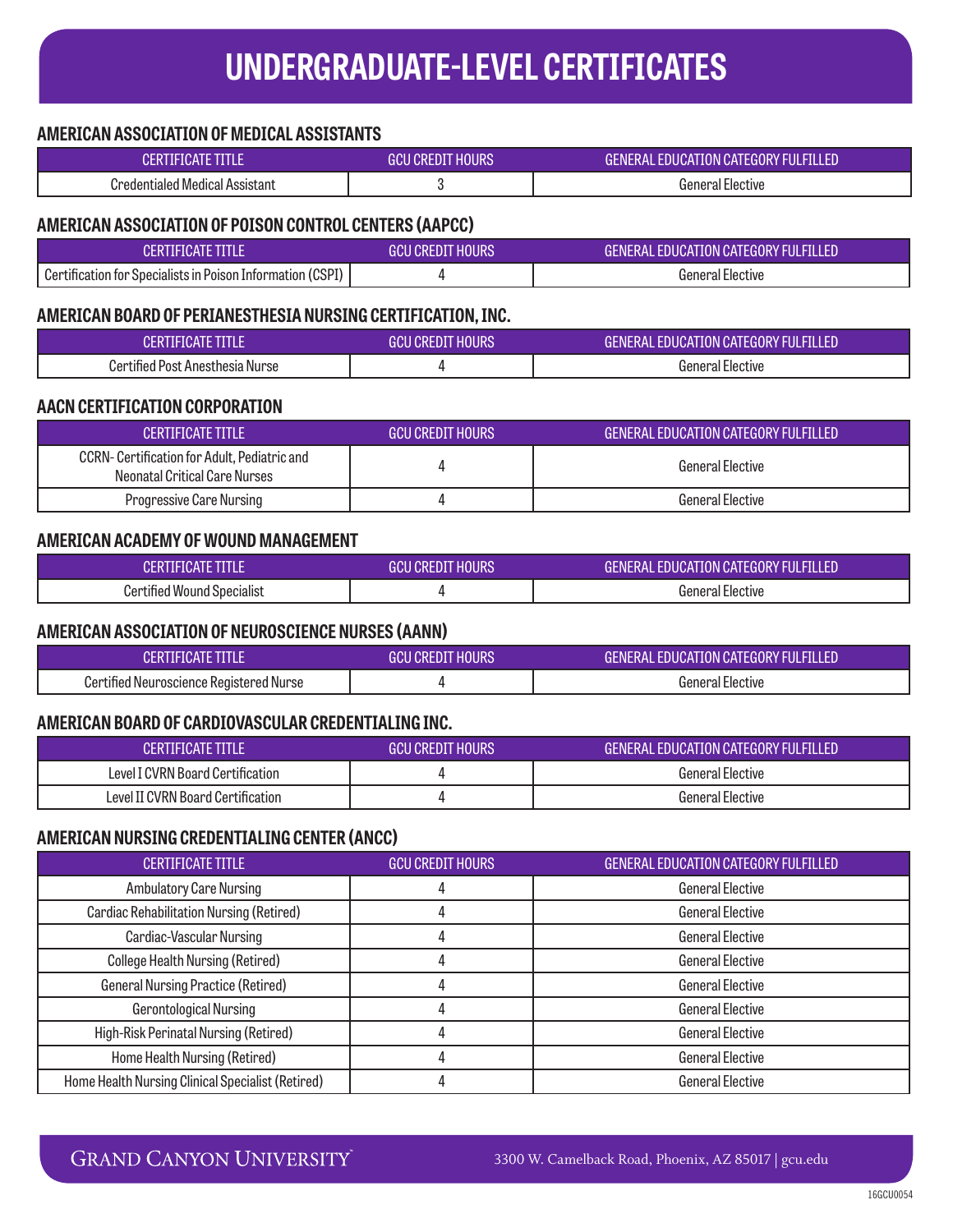| <b>Informatics Nursing</b>                 |   | <b>General Elective</b> |
|--------------------------------------------|---|-------------------------|
| Legal Nurse Counseling                     | 4 | <b>General Elective</b> |
| Medical-Surgical Nursing                   | 4 | <b>General Elective</b> |
| Nurse Executive                            | 4 | <b>General Elective</b> |
| <b>Nursing Case Management</b>             | 4 | <b>General Elective</b> |
| <b>Nursing Professional Development</b>    | 4 | <b>General Elective</b> |
| Pain Management                            |   | <b>General Elective</b> |
| Pediatric Nursing                          | 4 | <b>General Elective</b> |
| Perinatal Nursing                          |   | <b>General Elective</b> |
| Psychiatric and Mental Health Nursing      |   | <b>General Elective</b> |
| <b>Public/Community Health Nursing</b>     | 4 | <b>General Elective</b> |
| <b>School Nursing (Retired)</b>            | 4 | <b>General Elective</b> |
| <b>School Nurse Practitioner (Retired)</b> |   | <b>General Elective</b> |

## **AMERICAN ORGANIZATION OF NURSE EXECUTIVES CREDENTIALING CENTER (AONE) AND AACN CERTIFICATION CORPORATION**

| <b>CERTIFICATE TITLE</b>                 | <b>GCU CREDIT HOURS</b> | <b>GENERAL EDUCATION CATEGORY FULFILLED</b>            |
|------------------------------------------|-------------------------|--------------------------------------------------------|
| Certification in Emergency Nursing (CEN) |                         | NRS410V Pathophysiology and Management of Patient Care |

## **BOARD OF CERTIFICATION FOR EMERGENCY NURSING (BCEN)**

| <b>CERTIFICATE TITLE</b>                    | I GCU CREDIT HOURS ' | GENERAL EDUCATION CATEGORY FULFILLED |
|---------------------------------------------|----------------------|--------------------------------------|
| <b>Certified Flight Registered Nurse</b>    |                      | General Elective                     |
| Certified Emergency Nurse                   |                      | General Elective                     |
| <b>Certified Transport Registered Nurse</b> |                      | General Elective                     |
| <b>Certified Pediatric Emergency Nurse</b>  |                      | General Elective                     |

## **CENTER FOR APPLICATIONS OF PSYCHOLOGICAL TYPE**

| <b>CERTIFICATE TITLE</b>                                             | <b>GCU CREDIT HOURS</b> | <b>GENERAL EDUCATION CATEGORY FULFILLED</b> |
|----------------------------------------------------------------------|-------------------------|---------------------------------------------|
| Certified Practitioner of the MBTI<br>Step I and Step II Instruments | 1.86                    | <b>General Elective</b>                     |

### **CERTIFIED SPECIALIST IN HEALTHCARE ACCREDITATION**

|                                           | CREDIT HOURS<br>auu | <b>GENERAL EDUCATION CATEGORY FULFILLED</b> |
|-------------------------------------------|---------------------|---------------------------------------------|
| Certification in Healthcare Accreditation |                     | General Elective                            |

### **CHILD DEVELOPMENT ASSOCIATE (CDA)**

| CERTIFICATE TITI F/                                  | GCU CREDIT HOURS | <b>GENERAL EDUCATION CATEGORY FULFILLED</b> |
|------------------------------------------------------|------------------|---------------------------------------------|
| <b>Child Development Associate (CDA) Certificate</b> |                  | ECH-125 and ECH-135                         |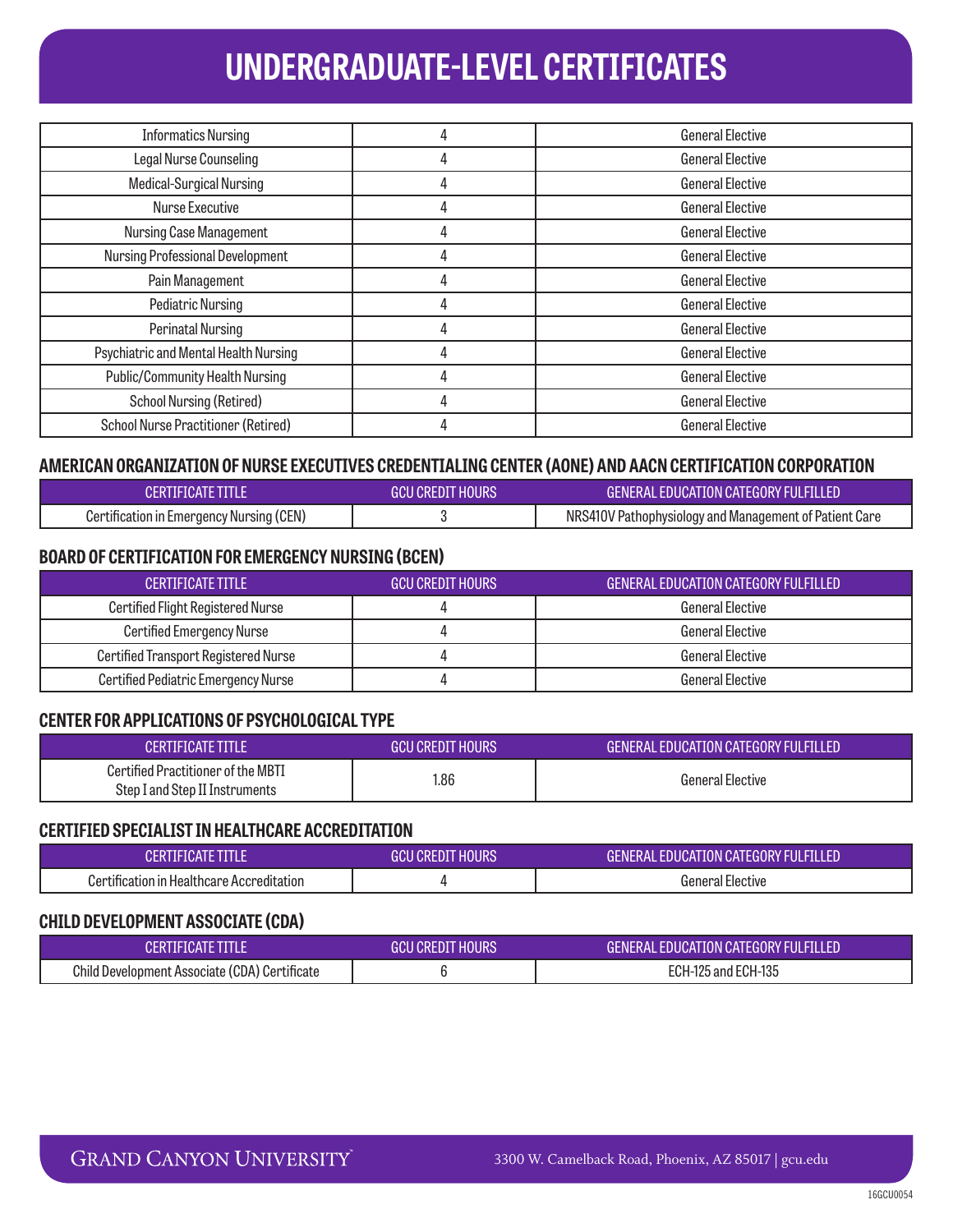## **CISCO SYSTEMS (CISCO)**

| <b>CERTIFICATE TITLE</b>                          | <b>GCU CREDIT HOURS</b> | <b>GENERAL EDUCATION CATEGORY FULFILLED</b> |
|---------------------------------------------------|-------------------------|---------------------------------------------|
| Cisco Certified Entry Networking Technician CCENT |                         | General Elective                            |
| Cisco Certified Network Associate (CCNA)          |                         | General Elective                            |
| Cisco Certified Design Associate (CCDA)           |                         | General Elective                            |
| Cisco Certified Network Professional (CCNP)       |                         | General Elective                            |
| Cisco Certified Design Professional (CCDP)        |                         | General Elective                            |

## **COMPETENCY AND CREDENTIALING INSTITUTE (CCI)**

| CERTIFICATE TITI F                         | <b>GCU CREDIT HOURS</b> | <b>GENERAL EDUCATION CATEGORY FULFILLED</b> |
|--------------------------------------------|-------------------------|---------------------------------------------|
| Certified in Perioperative Nursing         |                         | <b>General Elective</b>                     |
| Certified Registered Nurse First Assistant |                         | <b>General Elective</b>                     |

## **DEPARTMENT OF THE AIR FORCE**

|                   | I CREDIT HOURS<br>ווחר<br>чи. | . EDUCATION CATEGORY FULFILLED<br>General |
|-------------------|-------------------------------|-------------------------------------------|
| Master Instructor |                               | General<br>Elective                       |

#### **DEPARTMENT OF TRANSPORTATION FEDERAL AVIATION ADMINISTRATION**

| aш       | <b>CREDIT HOURS</b><br>GCI | LEDUCATION CATEGORY FULFILLED '<br>GFNFRAI |
|----------|----------------------------|--------------------------------------------|
| Mechanic |                            | deneral Elective                           |

#### **EMERGENCY NURSES ASSOCIATION (ENA)**

| <b>CERTIFICATE TITLE</b>                  | <b>GCU CREDIT HOURS</b>                         | <b>GENERAL EDUCATION CATEGORY FULFILLED</b> |
|-------------------------------------------|-------------------------------------------------|---------------------------------------------|
| <b>Emergency Nursing Pediatric Course</b> | 1 Semester Credit for<br>every 15 Contact Hours | General Elective                            |
| <b>Trauma Nursing Core Course</b>         | 1 Semester Credit for<br>every 15 Contact Hours | General Elective                            |

### **HEALTHY CHILDREN PROJECT, INC.**

|                                   | I CREDIT HOURS<br>чи. | EDUCATION CATEGORY FULFILLED.<br>GFNFRAI |
|-----------------------------------|-----------------------|------------------------------------------|
| Lactation Counselor Certification |                       | General Elective                         |

## **INTERNATIONAL ASSOCIATION OF CHIEFS OF POLICE (IACP) - ARIZONA PEACE OFFICER STANDARDS AND TRAINING BOARD (AZPOST)**

| …HUAIZ                           | GCU CREDIT HOURS | <b>GENERAL EDUCATION CATEGORY FULFILLED</b> |
|----------------------------------|------------------|---------------------------------------------|
| Arizona Leadership Program (APL) |                  | General Elective                            |

## **INTERNATIONAL BOARD OF LACTATION CONSULTANT EXAMINERS**

| <b>TIFICATE TITLE</b>                                      | I CREDIT HOURS' | <b>GENERAL EDUCATION CATEGORY FULFILLED</b> |
|------------------------------------------------------------|-----------------|---------------------------------------------|
| International Board Certified Lactation Consultant (IBCLC) |                 | General Elective                            |

## **MEDICAL SURGICAL NURSING CERTIFICATION BOARD**

| FICATE                                      | I CREDIT HOURS<br>GCIJ | GENERAL EDUCATION CATEGORY FULFILLED |
|---------------------------------------------|------------------------|--------------------------------------|
| Certified Medical-Surgical Registered Nurse |                        | General Elective                     |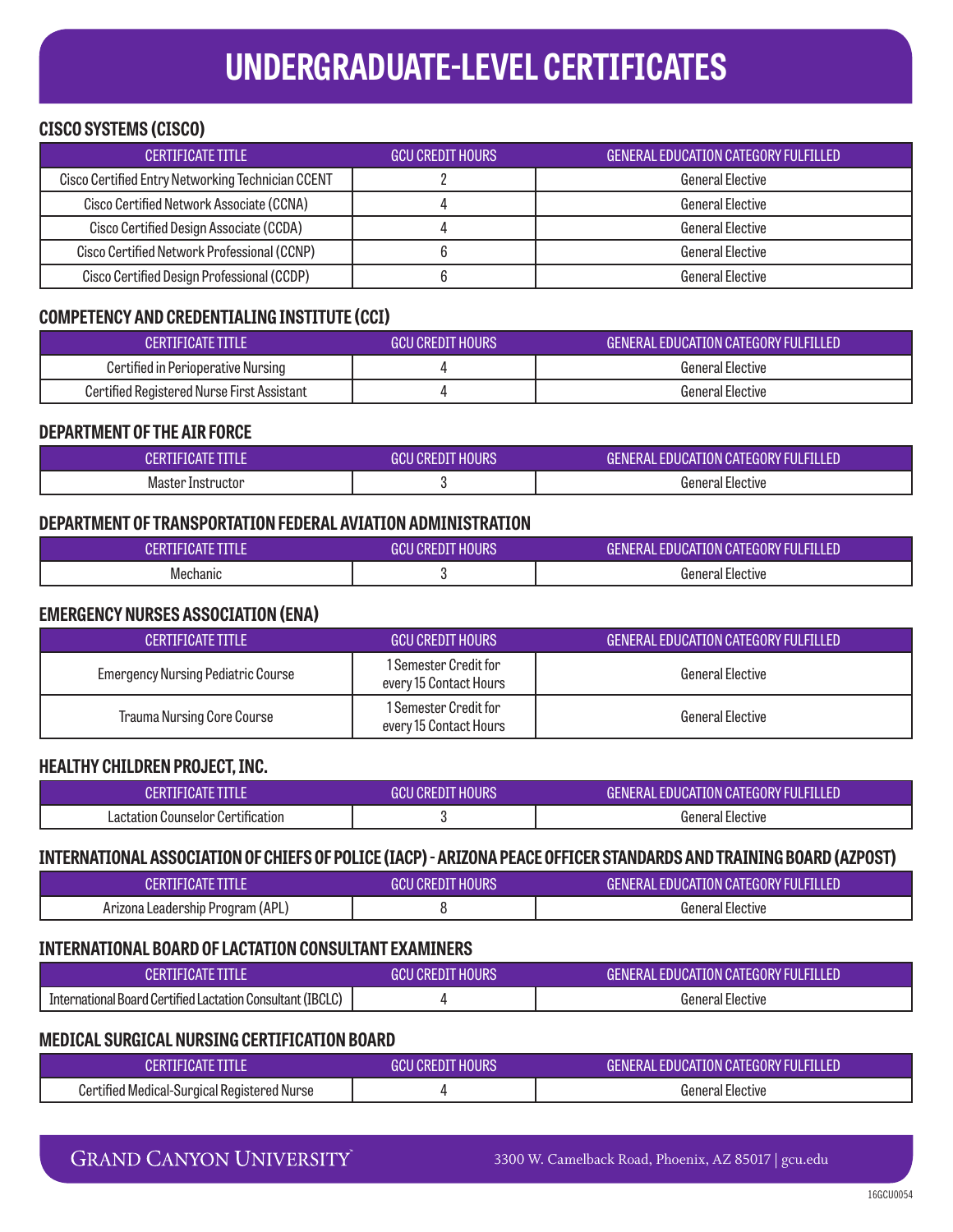### **MICROSOFT**

| CERTIFICATE TITI F                                                                              | <b>GCU CREDIT HOURS</b> | GENERAL EDUCATION CATEGORY FULFILLED |
|-------------------------------------------------------------------------------------------------|-------------------------|--------------------------------------|
| Microsoft Office Specialist (formerly Microsoft Office<br>User Specialist)-Microsoft Excel      |                         | General Elective                     |
| Microsoft Office Specialist (formerly Microsoft Office<br>User Specialist)-Microsoft Word       |                         | General Flective                     |
| Microsoft Office Specialist (formerly Microsoft Office<br>User Specialist)-Microsoft PowerPoint |                         | <b>General Elective</b>              |

## **MULTIPLE SCLEROSIS INTERNATIONAL CERTIFICATION BOARD**

| <b>TANGELITE START</b>                    | U CREDIT HOURS<br>GCIL | <b>GENERAL EDUCATION CATEGORY FULFILLED</b> |
|-------------------------------------------|------------------------|---------------------------------------------|
| Multiple Sclerosis Certified Nurse (MSCN) |                        | General Elective                            |

### **NATIONAL BOARD FOR CASE MANAGEMENT**

| <b>CERTIFICATE TITLE</b>     | GCU CREDIT HOURS' | GENERAL EDUCATION CATEGORY FULFILLED |
|------------------------------|-------------------|--------------------------------------|
| ACM- Accredited Case Manager |                   | General Elective                     |

### **NATIONAL BOARD FOR DIABETES EDUCATORS (NCBDE)**

| CERTIFICATE TITLE                 | GCU CREDIT HOURS' | GENERAL EDUCATION CATEGORY FULFILLED ' |
|-----------------------------------|-------------------|----------------------------------------|
| Certified Diabetes Educator (CDE) |                   | General Elective                       |

### **NATIONAL REGISTRY OF EMERGENCY MEDICAL TECHNICIANS**

| CERTIFICATE TITI F                                | GCU CREDIT HOURS | GENERAL EDUCATION CATEGORY FULFILLED |
|---------------------------------------------------|------------------|--------------------------------------|
| Registered Emergency Medical Technician Paramedic |                  | General Elective                     |

### **NATIONAL REGISTRY OF EMERGENCY MEDICAL TECHNICIANS**

| ÆRTIFICATE F                                      | GCU CREDIT HOURS | <b>GENERAL EDUCATION CATEGORY FULFILLED</b> |
|---------------------------------------------------|------------------|---------------------------------------------|
| Registered Emergency Medical Technician Paramedic |                  | General Elective                            |

### **NATIONAL ASSOCIATION DIRECTORS OF NURSING ADMINISTRATION IN LONG TERM CARE**

|                                    | <b>HOURS</b><br>I CREDIT<br>JUU . | <b>GENERAL EDUCATION CATEGORY FULFILLED</b> |
|------------------------------------|-----------------------------------|---------------------------------------------|
| Geriatric Diabetic Certified Nurse |                                   | General Elective                            |

### **NATIONAL CERTIFICATION CORPORATION (NCC)**

| <b>CERTIFICATE TITLE</b>           | LGCU CREDIT HOURS ' | GENERAL EDUCATION CATEGORY FULFILLED |
|------------------------------------|---------------------|--------------------------------------|
| Low Risk Neonatal Nursing          |                     | General Elective                     |
| Maternal Newborn Nursing           |                     | General Elective                     |
| Neonatal Intensive Care Nurse      |                     | General Elective                     |
| <b>Inpatient Obstetric Nursing</b> |                     | General Elective                     |

### **ONCOLOGY NURSING CERTIFICATION CORPORATION**

| <b>CERTIFICATE TITLE</b>                    | LGCU CREDIT HOURS ! | GENERAL EDUCATION CATEGORY FULFILLED ' |
|---------------------------------------------|---------------------|----------------------------------------|
| Blood and Marrow Transplant Certified Nurse |                     | General Elective                       |
| Oncology Certified Nurse                    |                     | General Elective                       |

## **GRAND CANYON UNIVERSITY**

3300 W. Camelback Road, Phoenix, AZ 85017 | gcu.edu